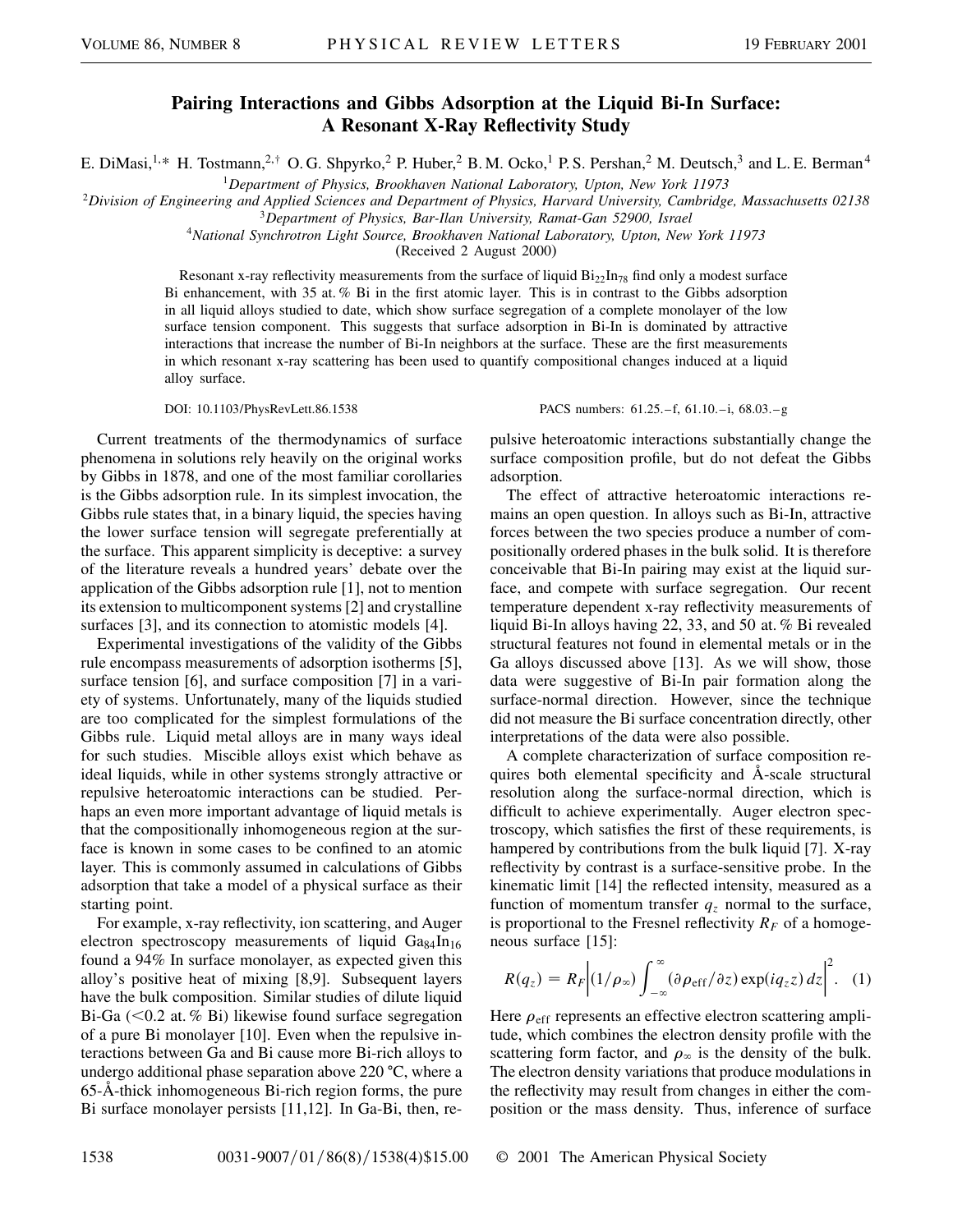composition from the measured reflectivity is sometimes ambiguous.

This disadvantage can be overcome with the application of resonant x-ray scattering. The effective electron density of a scattering atom depends on the scattering form factor  $f(q) + f'(q, E) \approx Z + f'(E)$ . When the x-ray energy is tuned to an absorption edge of a scattering atom, the magnitude of  $f<sup>1</sup>$  becomes appreciable, producing changes in contrast between unlike atoms [16]. With one exception [17], resonant x-ray scattering measurements reported in the past have been confined to studies of solids and bulk liquids, due to the difficulty of the experiment. This Letter is the first to find compositional changes induced at a liquid surface.

The molten  $\text{Bi}_{22}\text{In}_{78}$  sample was maintained at  $T =$ 101 °C and  $P = 5 \times 10^{-10}$  Torr, within an ultrahigh vacuum chamber, and periodically sputter cleaned with  $Ar<sup>+</sup>$ ions. Reflectivity measurements were performed at beam line X25 at the National Synchrotron Light Source. The spectrometer has been described previously [18], except that here a double Si(111) crystal monochromator was used to provide an energy resolution of 9 eV. For this Letter, we compare reflectivity measured at 12.5 keV to measurements made at the Bi  $L<sub>III</sub>$  edge at 13.421 keV. The energy was calibrated by transmission through a Bi foil, shown in Fig. 1(a). At the inflection point indicated by the arrow,  $f_{\text{Bi}}^{\prime}$  has its largest magnitude of  $-24.7$  electrons. Uncertainties in  $f'_{\text{Bi}}$  may arise from inaccuracies in the calculation, incorrect establishment of the incident energy, and the energy resolution. To account for these possibilities, the analysis was performed for deviations in  $f'_{\text{Bi}}$  of about 20% (i.e.,  $f'_{\text{Bi}} = -19.7$  and  $-29.7$  electrons). The results were incorporated into the error ranges tabulated below.

Reflectivity data at both energies are shown in Fig. 1(b) (symbols). These results were found to be both repro-



FIG. 1. (a) Energy scan in transmission through Bi foil. (b) Fresnel-normalized x-ray reflectivity of  $\text{Bi}_{22}\text{In}_{78}$  [(O) 12.5 keV (two independent measurements),  $($  ( $)$ ) 13.4 keV,  $($  $-)$ 12.5 keV fit, and  $(- - )$  13.4 keV fit]. (c) Best fit real space number density profile relative to bulk atomic percent [(—) Total number density,  $(- -)$  In density, and  $(- - -)$  Bi density]. (d) Surface energy as a function of surface Bi concentration  $x_{0,Bi}$  for the bulk concentration  $x_{Bi} = 0.22$ , according to Eq. (5)  $[(- -)] w = 0$  and  $(-) w = -10k_BT$ .

ducible in energy and stable over time by measuring two 12 keV data sets prior to and following the 13.4 keV measurements. The two 12 keV data sets are shown together as open circles in Fig. 1(b). The interference peak at  $q_z = 2.1 \text{ Å}^{-1}$  is due to stratification of the atoms in planes parallel to the surface, a well-established feature of liquid metals [19]. For  $q_z < 1.8 \text{ Å}^{-1}$ , the data exhibit a modulation indicative of a structural periodicity roughly twice that of the surface layering. This feature is consistent with Bi-In dimers oriented along the surface normal, which could also give rise to alternating Bi and In layers (bilayers) at the surface. We also find that the low- $q_z$  reflectivity is strongly decreased when measured at the Bi *L*III edge. The reflectivity decrease itself varies smoothly with  $q<sub>z</sub>$  and does not exhibit a bilayer-type modulation, instead suggesting that the surface Bi concentration is larger than that of the bulk.

To investigate these possibilities, we calculate the reflectivity of a model density profile according to Eq. (1), which is refined simultaneously against the data taken at both energies. Resonant effects are included by combining the model structure and the scattering amplitude into an effective electron density profile  $\rho_{\text{eff}}(z)$ . The energy dependence enters the analysis through the Bi concentration defined in  $\rho_{\text{eff}}(z)$ , and also through the Fresnel reflectivity  $R_F$ , which is a function of the energy dependent mass absorption coefficient  $\mu^{-1}$  and the effective bulk electron density  $\rho_{\infty} \propto (Z - f^{\prime})$  that defines the critical angle  $q_c$ . Table I shows the values of these quantities used in our models. Reflectivity data acquired at each energy were normalized to the appropriate energy dependent Fresnel function.

Following past practice [18], our model incorporates layers of atoms having a Gaussian distribution of displacements from idealized positions *nd* along the surfacenormal direction:

$$
\rho_{\text{eff}}(z) = \rho_{\infty} \sum_{n=0}^{\infty} F_n \frac{d}{\sigma_n \sqrt{2\pi}} \exp[-(z - nd)^2 / \sigma_n^2].
$$
\n(2)

The roughness  $\sigma_n$  arises from both static and dynamic contributions:

$$
\sigma_n^2 = n\overline{\sigma}^2 + \sigma_0^2 + \frac{k_B T}{2\pi\gamma} \ln\left(\frac{q_{\text{max}}}{q_{\text{res}}}\right).
$$
 (3)

Here  $\overline{\sigma}$  and  $\sigma_0$  are related to the surface layering coherence length and the amplitude of density oscillations at the surface. The last term accounts for height fluctuations produced by capillary waves, and depends on the temperature  $T = 101 \degree C$ , the surface tension  $\gamma = 0.50 \mathrm{N/m}$ [20], and wave-vector cutoffs  $q_{\text{max}} = 0.99 \text{ Å}^{-1}$  and  $q_{\text{res}} \sim$ 0.024 Å<sup>-1</sup> (a slowly varying function of  $q_z$ ), as detailed elsewhere [18].

The scattering amplitude of each layer depends on the form factor and the effective electron density in each layer relative to the bulk, dependent on energy and Bi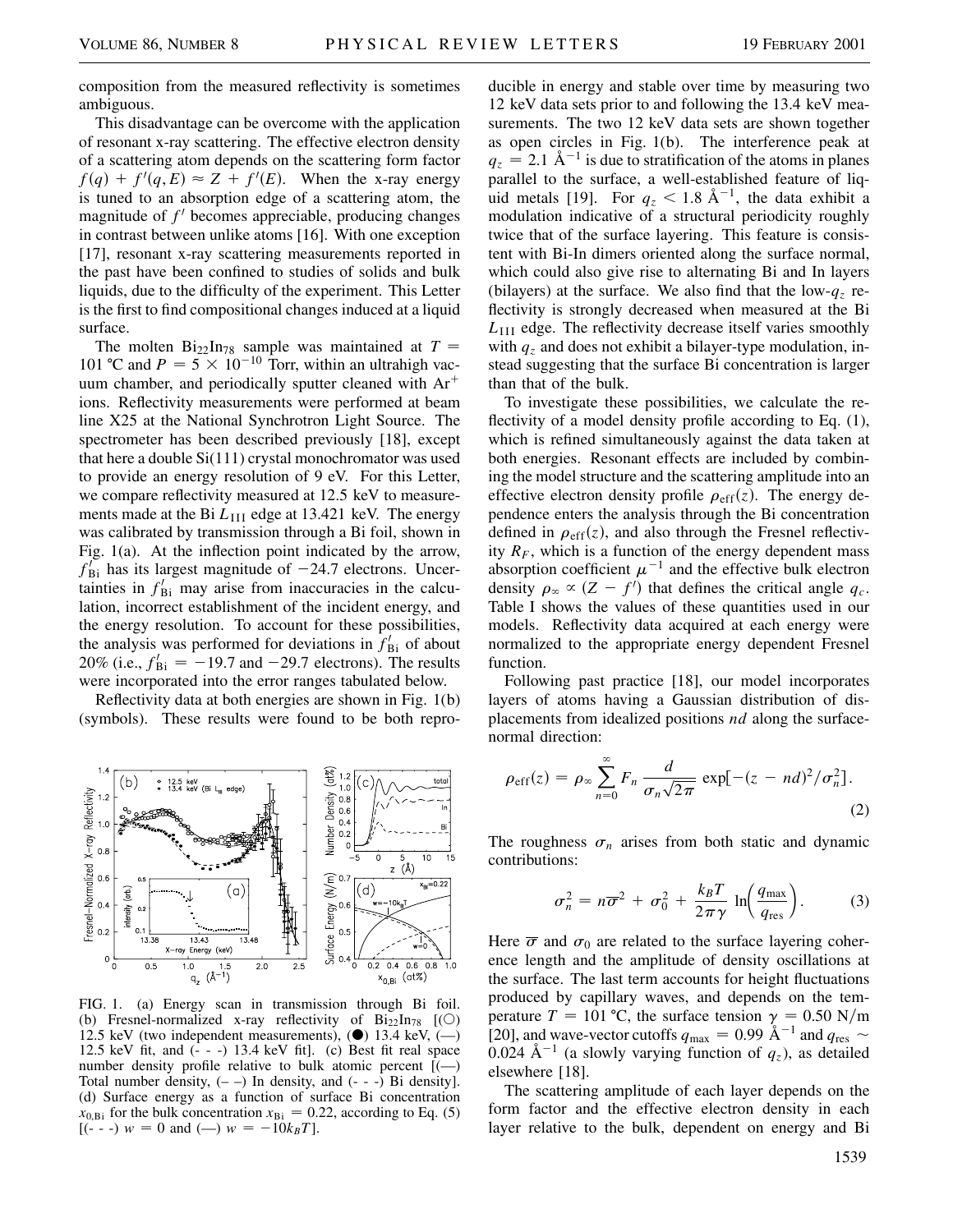TABLE I. Parameters used to calculate energy dependent x-ray reflectivity.

|                  | Energy<br>(keV) | $\mu/\rho_m^{\rm a}$<br>$\text{cm}^2/\text{g}$ | $\rho_m^{\ b}$<br>$(g/cm^3)$ | $\mu^{-1}$<br>(cm)  | f/c                  | $(Z - f')$           | $\rho_{\infty}$<br>$(e^{-}/\AA^{3})$ | $q_c$<br>$(\AA^{-1})$ |
|------------------|-----------------|------------------------------------------------|------------------------------|---------------------|----------------------|----------------------|--------------------------------------|-----------------------|
| In               | 12.5<br>13.4    | 74.1<br>60.5                                   | 7.0                          | 0.00193<br>0.00236  | $-0.2$               | 48.8                 | 1.788                                | $\cdots$<br>$\cdots$  |
| Bi               | 12.5<br>13.4    | 75.2<br>155.0                                  | 10.0                         | 0.00133<br>0.000645 | $-7.3$<br>$-24.7$    | 75.7<br>58.3         | 2.180<br>1.679                       | $\cdots$<br>$\cdots$  |
| $Bi_{22}In_{78}$ | 12.5<br>13.4    | 74.5<br>92.6                                   | 7.66                         | 0.00175<br>0.00141  | $\cdots$<br>$\cdots$ | $\cdots$<br>$\cdots$ | 1.874<br>1.764                       | 0.05154<br>0.05000    |

<sup>a</sup>Ref. [23]. <sup>b</sup>Ref. [20]. <sup>c</sup>Ref. [24].

concentration:

$$
F_n = w_n \times \frac{x_{n,Bi}[f_{Bi}(q_z) + f'_{Bi}(E)] + (1 - x_{n,Bi})[f_{In}(q_z) + f'_{In}]}{x_{Bi}[Z_{Bi} + f'_{Bi}(E)] + (1 - x_{Bi})[Z_{In} + f'_{In}]} \times \frac{x_{n,Bi}\rho_{\infty,Bi} + (1 - x_{n,Bi})\rho_{\infty,In}}{\rho_{\infty,bulk}}.
$$
 (4)

For the first few layers  $(n = 0, 1, 2)$ , the weight  $w_n$  may differ from unity and the Bi fraction  $x_{n,Bi}$  can vary from the bulk value  $x_{\text{Bi}} = 0.22$ .

We now describe the ingredients that are required to fit the data with this model. The interference peak at  $q_z = 2.1 \text{ Å}^{-1}$  can be reproduced by a simple layered profile in which  $x_{n,Bi} = x_{Bi}$  for all *n*. The Bi and In number densities for such a model are shown in Fig. 2(a)i, along with their sum, the total atomic fraction relative to the bulk. The corresponding reflectivity curves calculated for both x-ray energies are compared to the experimental data in Fig. 2(b)i. Since the Bi concentration is uniform, the energy dependence is so slight that the curves overlap almost completely on the scale of the figure. Turning again to the data, the reduced intensity in the region  $q_z < 1.8$  Å<sup>-1</sup> when measured at the Bi  $L_{\text{III}}$  edge indicates a reduction in the scattering amplitude at the surface. This implies that the Bi concentration is enhanced there.



FIG. 2. (a) Model surface-normal number density profiles, relative to bulk atomic percent [(—) Total number density,  $(- -)$  In density, and  $(- - )$  Bi density]. (b) Calculated Fresnel-normalized reflectivity curves  $[(-)$  12.5 keV and  $(-)$ 13.4 keV]. (i) Surface layering with uniform composition  $(x_{\text{Bi}} = 0.22)$ . (ii) Surface layering, with Bi enhancement in the first atomic layer  $(x_{0,Bi} = 0.35)$ .

Increasing the Bi fraction from 22 at. % to  $\approx$ 35 at. % in the first layer  $(n = 0)$  produces an appropriate energy dependence [Figs. 2(a)ii and 2(b)ii].

Although at this point the frequency of the low-*qz* modulation is not well described, the fit is considerably improved by allowing the Bi fraction and total number densities to vary for the first three surface layers  $(n = 0, 1, 2)$ . We find that the Bi fraction for  $n = 1, 2$ is essentially equal to the bulk value of 22 at. %, while the total number densities for  $n = 0, 1, 2$  have values of 0.98, 1.01, and 0.98, respectively [Figs. 1(b) and 1(c)]. Thus, the detailed shape of the low- $q_z$  modulation is modeled by a very slight density wave of about 2% affecting the amplitudes of the first few surface layers. Increasing the number of model parameters to allow for shifts in positions and widths of the surface layers resulted in marginally better fits, but at the expense of high frequency Fourier components appearing as small wiggles in the calculated reflectivity. Variations in these extra fit parameters are extremely slight, and we doubt whether they have any physical basis. Parameters for all models are shown in Table II.

This analysis demonstrates that, to model the essential features of our data, there is no need to invoke longrange compositional ordering on a second length scale in the surface-normal direction, which we had suggested based on the previous nonresonant reflectivity measurements [11,13]. Still, we thought it important to investigate additional, specific models based on Bi-In pairs oriented along the surface normal. To test for alternating Bi-rich and In-rich layers, we attempted fits in which we forced the Bi and In compositions to be substantially different from the results shown above. We also described Bi-In pairing by allowing the positions, but not the densities, of the surface layers to vary. None of these profiles successfully described the data.

Our principal finding is the Bi enrichment of 35 at. % in the surface layer, compared to the bulk value of 22 at. %. This is considerably less Bi than would be expected in